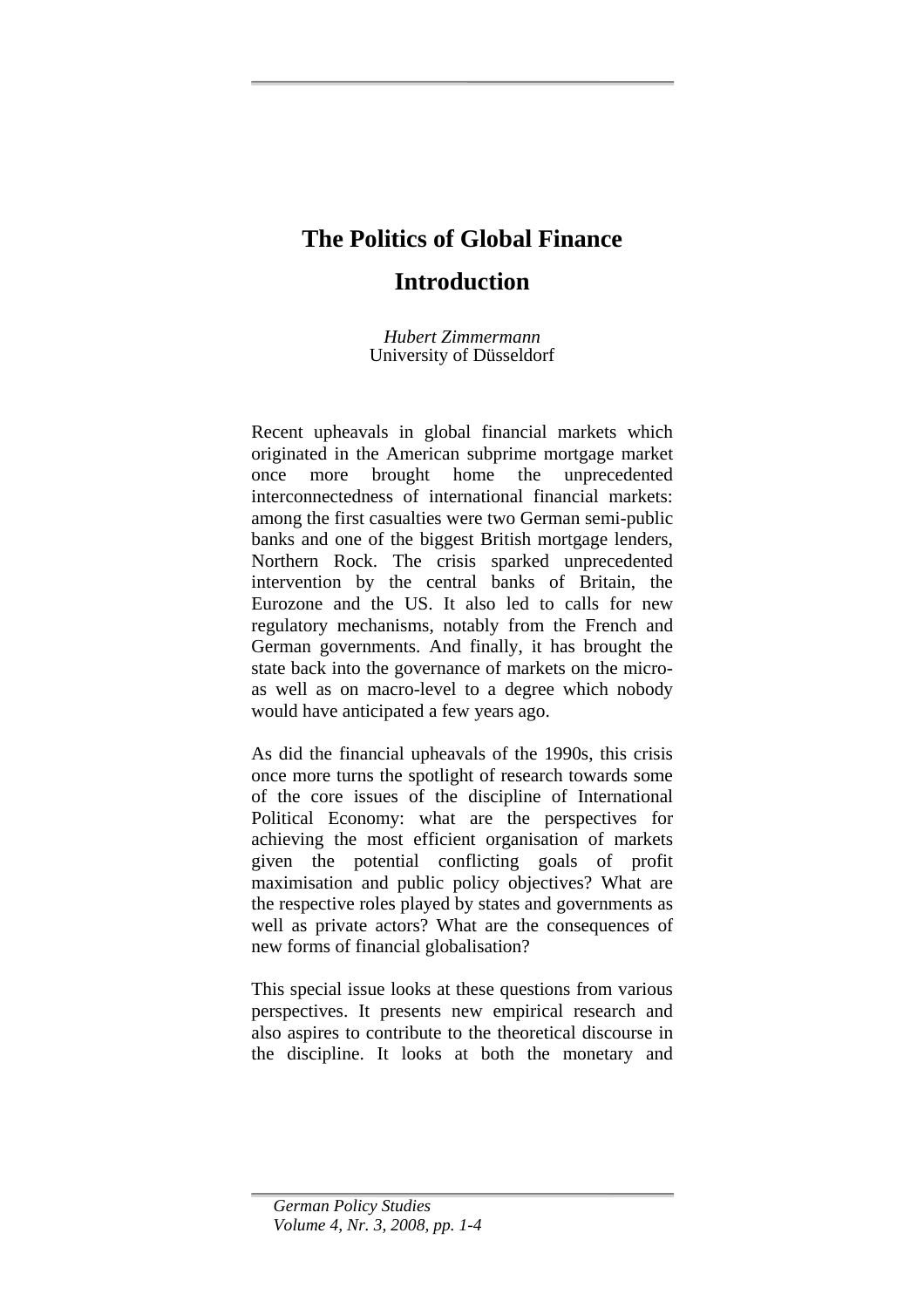financial dimensions of the global economy. The chapters by Widmaier and Zimmermann present historical episodes to shed light on contemporary problems. Widmaier emphasizes the crucial role of beliefs in determining whether economic strategies can be effective or not. His case study focuses on the shift from an activist incomes policy to a policy of macroeconomic restraint and monetary austerity during the presidency of Jimmy Carter in the United States. His argument emphasizes the social construction of economic paradigms which has been highlighted by the current financial crisis. Widmaier shows how the (neoliberal) economic paradigm which was constructed during the 1970s and reigned supreme until very recently took hold already during the Carter presidency under conditions of increasing mistrust in the state among the population.

Zimmermann deals with one of core components of this new paradigm: central bank independence as guarantee of stability-oriented policies. One of the defining debates in macro-economic policies often takes the form of a conflict between central banks and governments: Should monetary restraint and stability be compromised to push economic growth and social stability? Zimmermann argues that, in a context of formal central bank independence, governments can use geopolitical arguments to push their first priority, i.e. economic growth and social stability. International crisis provide pathways for states to overcome resistance by powerful domestic actors.

Using the debate about Sovereign Wealth Funds, Helleiner and Lundblad discuss the surprising ways in which states have returned to the center of global finance: in this case not as external regulators and supervisors, but as crucial participants in the markets. This underlines that arguments which operate with simple zero-sum notions of the state-market dichotomy are misleading. Moreover, talking about ´the state´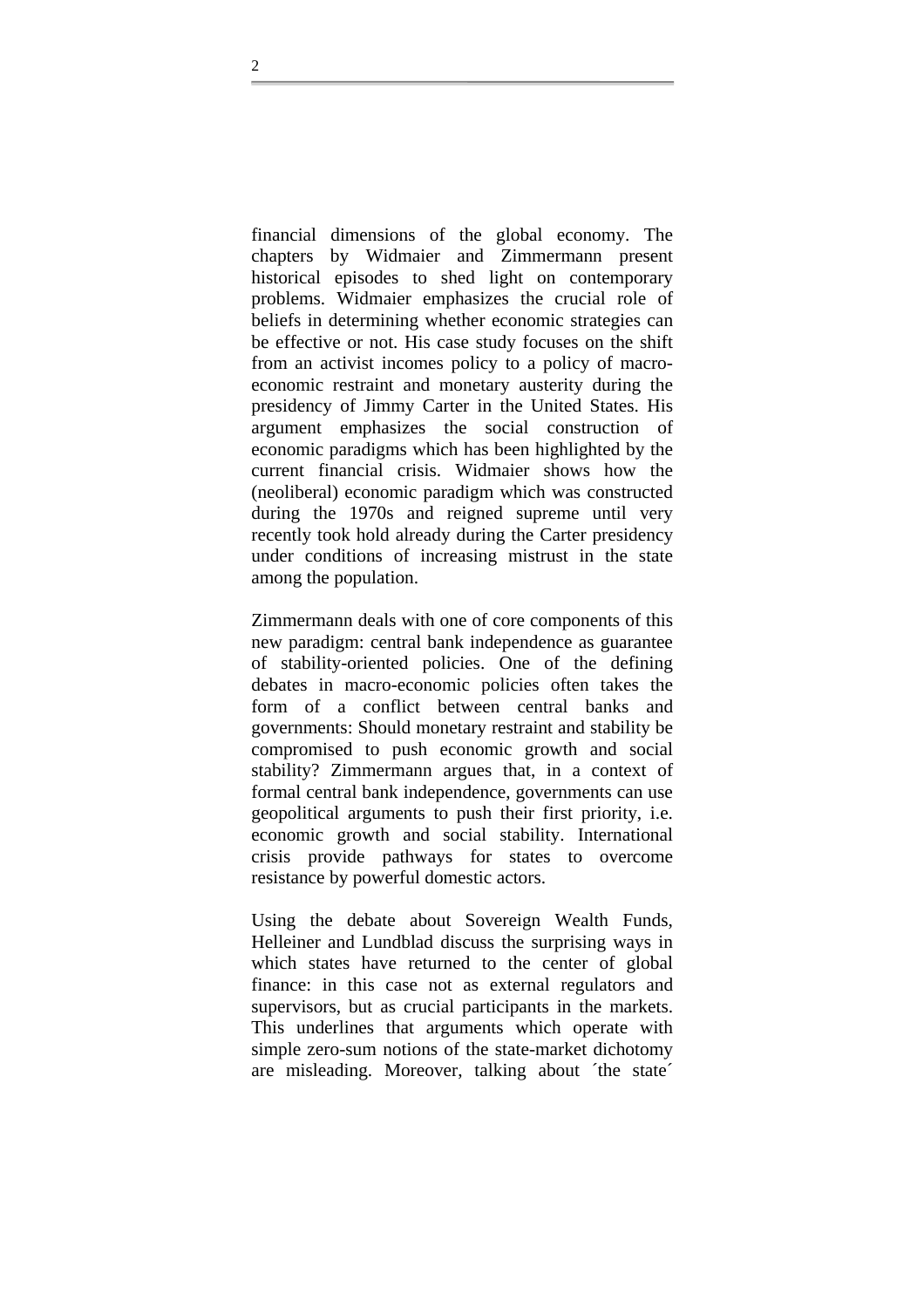obscures the enormous differences among states. Sovereign Wealth Funds are backed by states with radically different philosophies on how markets should be governed than the one presumed by a hegemonic discourse in Anglo-American political science.

Anastasia Nesvetailova deals with the notion of liquidity in the global financial system. She argues that a core reason for the financial crisis was the phenomenon of liquidity illusion, that is, widely held beliefs by market participants that their investment structures are safe and liquid. This led to a progressive underestimation of risks. The belief that the proliferation of financial derivatives and securitisation techniques enhanced global liquidity was finally exposed as illusion. Like Widmaier, Nesvetailova shows the role of generally held beliefs by market participants and thus advances a constructivist reading of the financial crisis.

While these papers present a wealth of new evidence and new readings of core debates within the discipline of International Political Economy, they also highlight the continuing divide between rationalist and constructivist interpretations. Whereas Helleiner/Lundblad and Zimmermann are situated in the rationalist tradition which state actors pursue policies based on rational responses to geopolitical and institutional incentives, Nesvetailova and Widmaier underline how dominant perceptions and paradigms shape the responses of actors which think of themselves as rational.